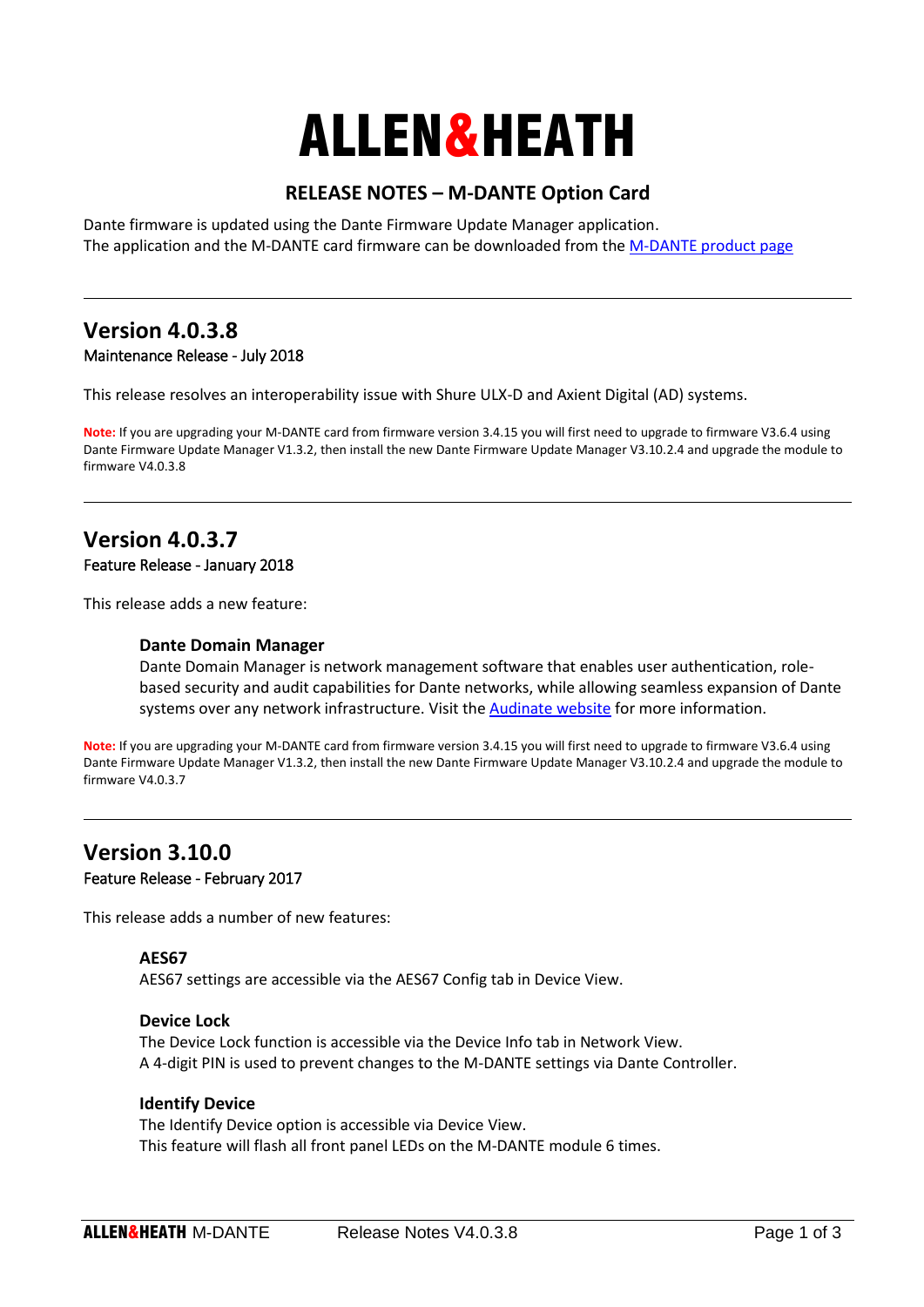**Note:** If you are upgrading your M-DANTE card from firmware version 3.4.15 you will first need to upgrade to firmware V3.6.4 using Dante Firmware Update Manager V1.3.2, then install the new Dante Firmware Update Manager V3.10.0 and upgrade the module to firmware V3.10.0.

## **Version 3.7.0** Maintenance Release - November 2013

This release provides compatibility with future Dante software releases and enhancements.

**Note:** If you are upgrading your M-DANTE card from firmware version 3.4.15 you will first need to upgrade to firmware V3.6.4 using Dante Firmware Update Manager V1.3.2, then install the new Dante Firmware Update Manager V1.4.5.7 and upgrade the module to firmware V3.7.0.

## **Version 3.6.4** Feature Release - April 2013

This release adds Secondary Port Redundant mode and also the ability to bridge the console network to the Control Network Port to run alongside the Dante audio network.

**Secondary Port Mode** The user can select the operating mode of the Secondary port. This is selected in the Dante Controller Device View:

**Switched Mode** - Use the Primary and Secondary ports to connect two different Dante devices to your M-DANTE card without the need for an external network switch. If you wish to plug in more than two devices you will need to use a network switch.

**Redundant Mode** - Use the Secondary Port to plug in a second cable as a backup. If one cable becomes disconnected or damaged then the other automatically takes over without any interruption to control and audio.

|            | <b>File Device Help</b>                                                  |  |                              |                            |  |
|------------|--------------------------------------------------------------------------|--|------------------------------|----------------------------|--|
| ෙ බංග<br>鸬 |                                                                          |  |                              | <b>GLD</b><br>$\mathbf{r}$ |  |
|            | Receive   Transmit   Status   Device Config   Network Config   Baseboard |  |                              |                            |  |
|            | -Dante Redundancy                                                        |  |                              |                            |  |
|            |                                                                          |  | Current: Redundant           |                            |  |
|            |                                                                          |  |                              |                            |  |
|            |                                                                          |  | New: Redundant               |                            |  |
|            |                                                                          |  | <b>Switched</b><br>Redundant |                            |  |

**Note:** Redundant mode was not available in release 3.4.15. New releases default to Redundant Mode On. If you are upgrading your M-DANTE card from firmware version 3.4.15 you will need to change this back to Switched mode if you wish continue using the Secondary Port to connect another device.

**Note:** Early versions of Dante Controller did not include the Secondary Port Mode feature. Check the Audinate web site and download the latest version of Dante Controller.

**Control Network Bridging** An independent control network can be plugged into the Control Network Port to send it down the same cable as the Dante network. This can be useful in saving cable where long distances are involved, or where the same computer is used to run different applications. For example, bridge the iLive Network over Dante so that the same computer can run iLive Editor as well as Dante Controller.